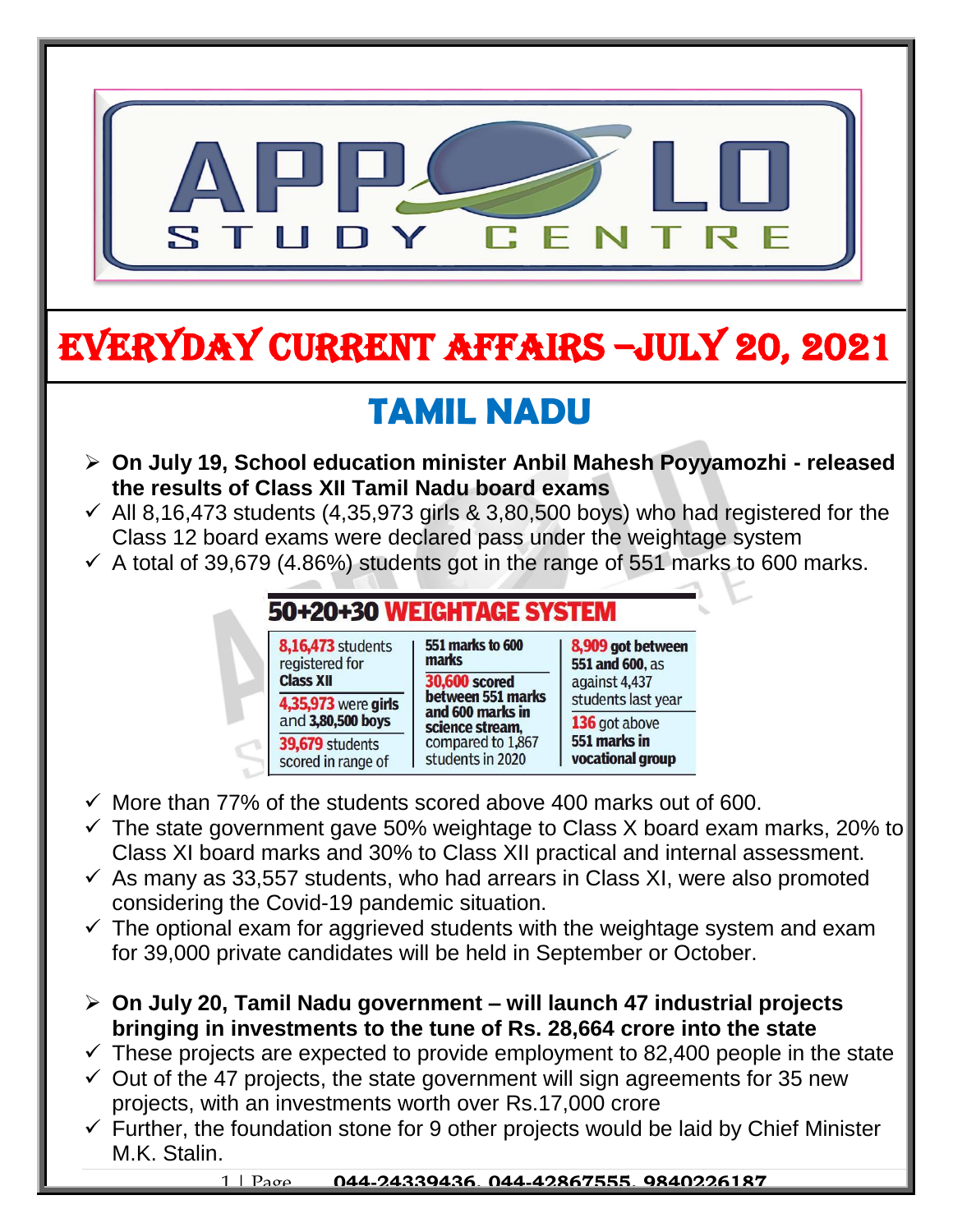- $\checkmark$  General Electric (GE) will sign an MoU with the State government to establish a centre of excellence in aerospace in association with state-owned Tidco
- $\checkmark$  The MoU will be signed in the presence of CM M.K. Stalin and State Industries Minister Thangam Thennarasu
- $\checkmark$  Another MoU will be signed with Taiwan's Lotus Footwear, which manufactures sports and athletic shoes at Cheyyar SEZ
- $\checkmark$  Lotus will establish a new footwear unit near Tindivanam in Villupuram district and will also expand its facility at Bargur
- $\checkmark$  Further, new MoUs to be signed includes establishing data centres and manufacturing units for auto components and cryogenic tankers.
- $\checkmark$  In addition, foundation stone will be laid for a new liquid oxygen plant to be set up by Inox at Hosur with a capacity of 200 MT a day at an investment of Rs. 150 crore.
- $\checkmark$  Some of the firms that would be part of the MoU signing event are real estate firm CapitaLand, French firm Cryolor, Avary, Cheyyar SEZ, TCS, JSW Energy and Vikram Solar
- $\checkmark$  TCS would set up an IT/ITES unit on an investment of Rs. 900 crore.
- $\checkmark$  JSW Energy would sign an agreement for setting up renewable energy power plants in Thoothukudi, Tiruppur and Tirunelveli districts on an investment of Rs.3,000 crore
- $\checkmark$  CapitaLand would establish a data centre at Ambattur on an investment of Rs.1,500 crore
- $\checkmark$  Vikram Solar would set up its new project at Oragadam, while Danish auto component manufacturer Dinex's proposed unit will come up in Mahindra World **City**
- $\checkmark$  This will be the first set of investment proposals to be unveiled by the state government since it came to power in April this year.

### **NATIONAL**

- **India - had recorded a nearly 23% increase in lightning episodes in 2020 compared to 2019, as per the Earth Networks report released on July 19**
- Tamil Nadu, Andhra Pradesh, Karnataka, Odisha and West Bengal were ranked as the topmost vulnerable states that have reported more events of lightning last year
- $\checkmark$  Thunderstorms accompanied by lightning strikes (usually in the pre-monsoon and monsoon months) are identified as the single largest killers among natural disasters in India, according to the National Disaster Management Authority.
- $\checkmark$  Bihar, UP, Jharkhand and Maharashtra have reported the most number of killings due to lightning along with thunderstorm, as per the Earth Networks report
- $\checkmark$  Earth Networks is a private agency of a nationwide lightning detection network in India.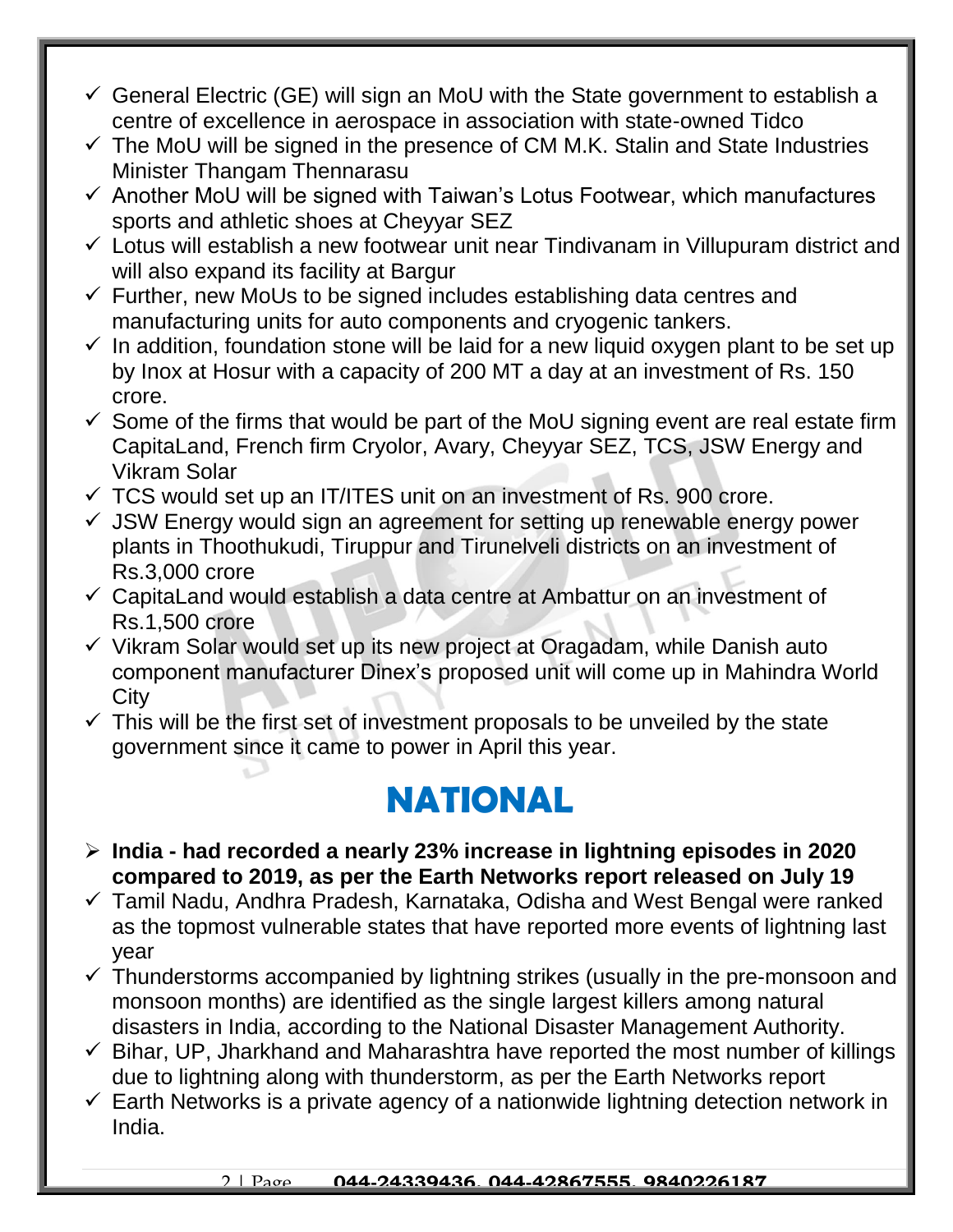

- $\checkmark$  As per its report, India has reported around 39.6 million lightning pulses in 2020
- $\checkmark$  Out of this, over 13 million were lethal 'cloud-to-ground' strikes, which refer to the lightning that hits the ground, putting lives and property in danger.
- $\checkmark$  In 2020, India saw the highest concentration of lightning in May, June, and September because of the monsoon season
- $\checkmark$  Lightning strikes have killed at least 2,000 people every year in India since 2004, as per the India Meteorological Department (IMD)

## **INDIA AND NEIGHBOURS**

- **On July 18, the trial run of new rail line between Jayanagar in Bihar's Madhubani district and Kurtha in Dhanusa district of Nepal was completed successfully**
- $\checkmark$  Railways will open the newly-built railway track for traffic after getting clearance from the commissioner of railway safety in August 2021
- $\checkmark$  A speed trial was completed successfully at a speed of 110 km per hour on the 35 kilometre long newly-gauge converted section
- $\checkmark$  The Jayanagar Kurtha Railway link has been set up by Indian Railway Construction Limited (IRCON) under India – Nepal friendship rail project
- $\checkmark$  This is the first section of the rail line links between the two countries
- $\checkmark$  The second section of 17 km length will link Kurtha and Bhangaha, while the 17 km long third phase will extend from Bhangaha to Bardibas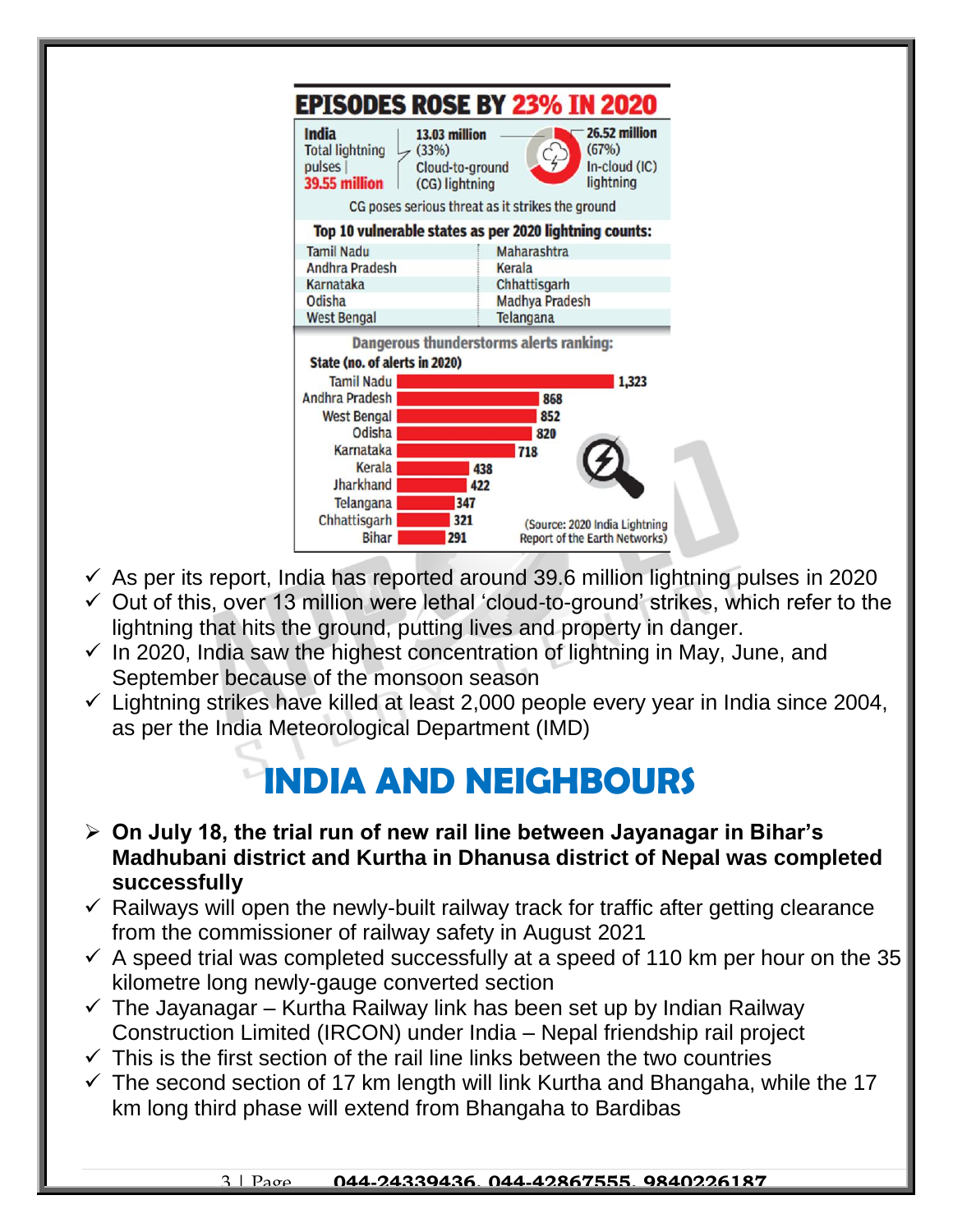- $\checkmark$  The railway line, completed at a cost of Rs 619 crore, has five stations in the section — Jayanagar, Inarwa, Khajuri, Baidehi and Kurtha near famous pilgrimage Janakpur in Nepal
- $\checkmark$  During the British rule, they had built a 52-km-long a railway line from Jaynagar to Mahottari in Nepal, mainly to transport logs of woods from forests
- $\checkmark$  The 68.72 kilometre long Jaynagar-Bijalpura-Bardibas railway project has been funded by the Indian Government entirely
- $\checkmark$  Earlier, the Konkan Rail Corporation Limited (KRCL) had supplied two sets of 1600 HP DEMU passenger rakes to operate rail services on the route in September 2020
- $\checkmark$  In Nepal, this is said to be the first Broad Gauge passenger rail service.
- $\checkmark$  Prior to this, a narrow gauge service was running by Nepal between Jayanagar and Janakpur till the year 2014.

#### **APPOINTMENTS**

 **Union minister for Minority Affairs, Mukhtar Abbas Naqvi - has been appointed the deputy leader of the House in Rajya Sabha.**



- $\checkmark$  Union minister Piyush Goyal, who was the deputy leader earlier, has been elevated as the leader of the House.
- $\checkmark$  He replaces Thawarchand Gehlot, who has been appointed Karnataka governor.
- $\checkmark$  Nagvi, 63, was elected to Rajya Sabha in 2016 and is known for his vast knowledge of parliamentary affairs
- $\checkmark$  Naqvi had served as the minister of state for parliamentary affairs during the first term of the Modi government.
- $\checkmark$  In 2017, he was handed over the charge of the Ministry of Minority Affairs.
- $\checkmark$  Naqvi had been a student leader and was jailed in 1975 during the Emergency.

#### **AWARDS**

 **Two Indian organizations, Aadhimalai Pazhangudiyinar Producer Company Limited and Snehakunja Trust - are announced among the 10 winners of the prestigious Equator Prize for their work in the field of conservation and biodiversity**